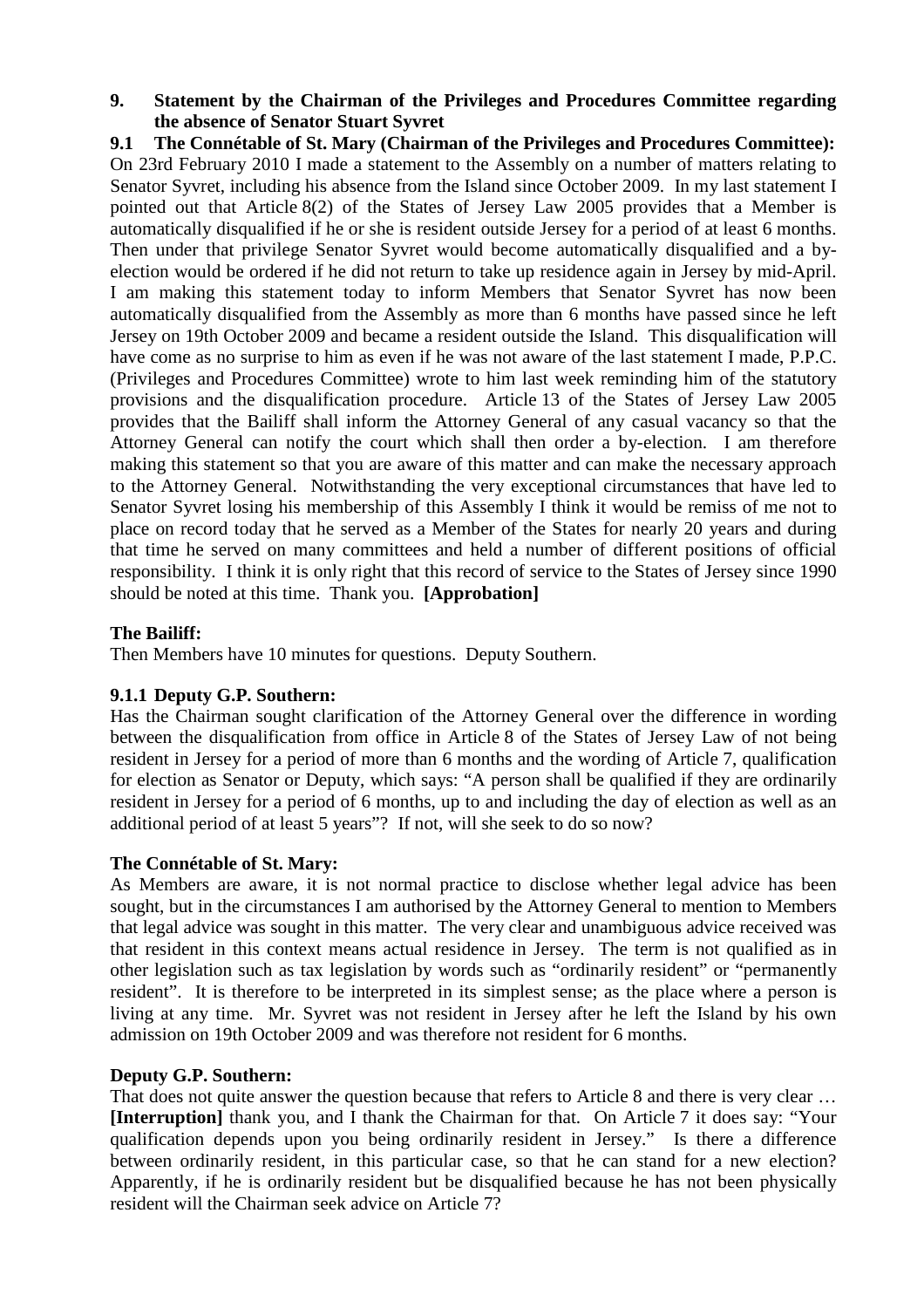# **The Connétable of St. Mary:**

Sorry, I thought it was implicit from my answer, but just to specify. The term of residence is dealt with in different laws in different ways and it is qualified in different ways. As regards the ordinarily resident in the States of Jersey Law for the purpose of being qualified to stand, any person who stands for election needs to satisfy themselves that they meet the requirements and are able to make the declaration as is required under that law. Therefore, it would be up for any candidate in the election to be able to say whether they met the ordinary residence test. It is not a matter for P.P.C.

## **The Deputy of St. Martin:**

Would it be in order maybe to ask the Attorney General to have a ruling?

## **The Bailiff:**

No. Under Standing Orders it is question time to the Chairman of P.P.C. at the moment.

## **The Deputy of St. Martin:**

Only on the point if the Chairman is unable to answer the question maybe we could ask the Attorney General to answer for her.

## **9.1.2 The Deputy of St. John:**

Does the Privileges and Procedures Chairman and Committee consider their statement somewhat disingenuous to the former Member, the former Senator Syvret, given that he has given 20 years service to the Island? All right, we may not all agree with some of the actions he has taken over the years and he has done his politics in his way, but does the committee - P.P.C. - not consider that they could have in fact in the statement laid out some of the things he has done for the Island? I think that would have been useful.

### **The Connétable of St. Mary:**

I did, in my statement, say that I thought it would be remiss of me not to record his service to the Island in 20 years. I did also promise that it would be a short statement.

### **9.1.3 Deputy G.P. Southern:**

I will try again, if I may, and I hope you will not rule it out of order. Will the Chair seek the advice of the Attorney General as to the definition of "ordinary resident" in Jersey for a period of 6 months under Article 7 of the States of Jersey Law 2005? Will she do that now? If not, will she state when she will do so and return to the House with a clear statement of who is and is not eligible to stand in any forthcoming by-election?

# **Connétable D.J. Murphy of Grouville:**

Point of order.

**The Bailiff:**  Point of order?

### **The Connétable of Grouville:**

A point of order, yes. This statement by the P.P.C. Chairman refers to Senator Stuart Syvret's disqualification; it does not refer anything to do whatsoever with anybody wishing to stand in a future election.

### **The Bailiff:**

I think it is a matter for the Chairman to the extent to which she deals with these questions.

# **The Connétable of St. Mary:**